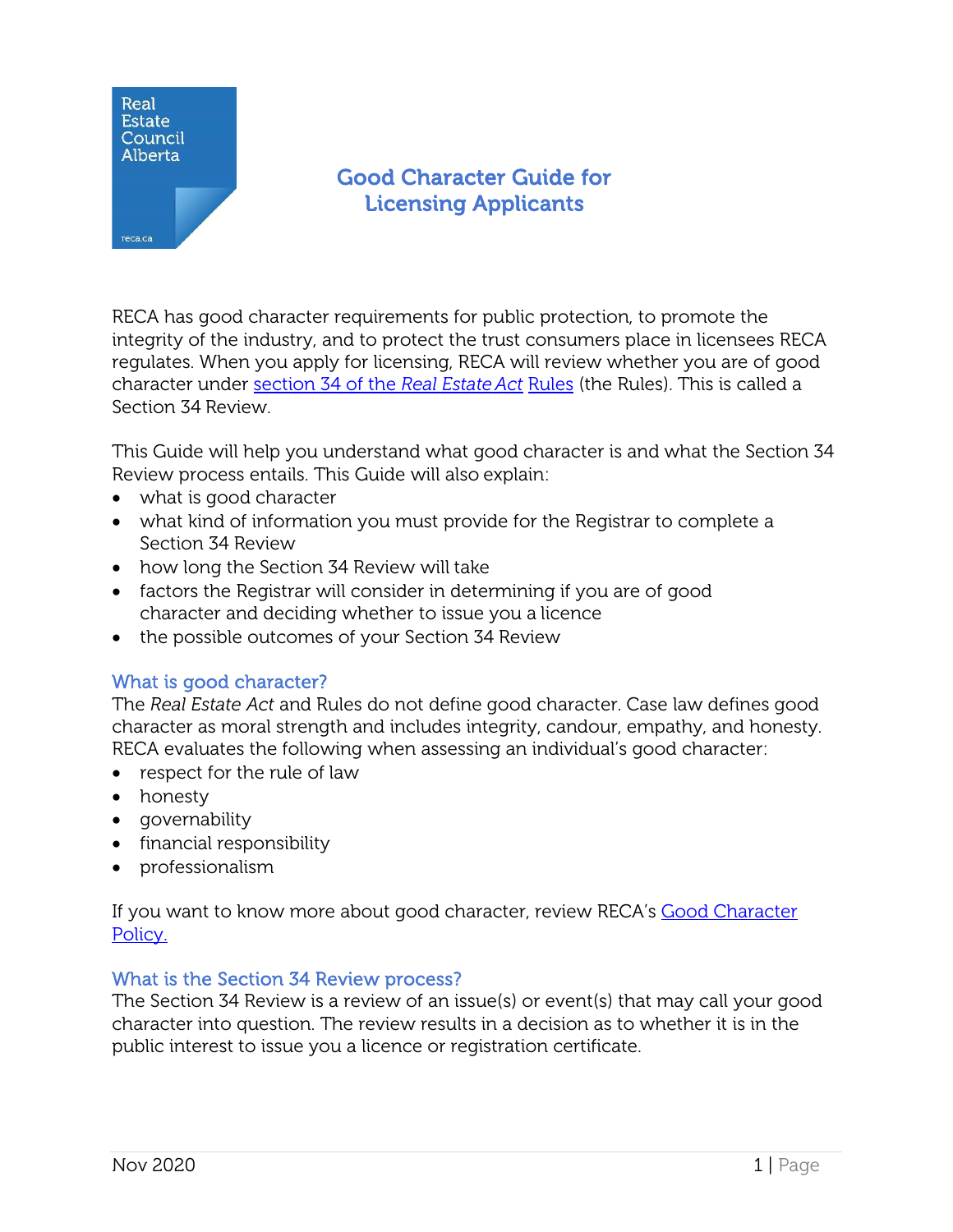Clients require licensees representing them to:

- be honest and have integrity;
- be competent;
- disclose of conflicts of interest;
- provide services to clients with their interests in mind, devoid of the licensee's financial conflicts or financial pressures;
- adhere to the standards set by the *Real Estate Act* and the standards set by Industry Councils through the Rules, pre-licensing education and other communications such as Guides and Information Bulletins; and
- adhere to all laws, including laws related to trades in real estate and deals in mortgages and the common law.

# Section 34 of the Rules states:

*The registrar may refuse to issue a licence or registration certificate to a person, or may recommend that a hearing panel refuse to issue a licence or registration certificate, where the registrar is of the opinion that:*

- *(a) the person has provided false or misleading information to the registrar in the course of applying for a licence or registration certificate or the renewal of either;*
- *(b) the person is someone against whom a member of the public has obtained a judgment arising out of that person's action as a licensee and no reasonable arrangements have been made to satisfy it;*
- *(d) it would not be in the public interest or it would harm the integrity of the industry or bring the industry into disrepute to issue a licence or a registration certificate to that person.*
- *(e) the person is not of good character and reputation or is otherwise unfit to be licenced;*
- *(f) the person has not participated in, or completed, the required education course(s) or examination(s) honestly, or, in compliance with the applicable guidelines or requirements;*
- *(g) the person has provided false or misleading information while participating in or fulfilling educational or examination requirements; or,*
- *(h) the person is a brokerage and any official, director, officer, shareholder or partner, as the case may be, associated with the brokerage:*
- *(i) is not of good character and reputation; or,*
- *(ii) has made an application to withdraw from the industry pursuant to the Act and the application was approved.*

# When does the Section 34 Review occur?

The Section 34 Review occurs when:

• an applicant submits a *New Licence & Registration Application,* a *Registration-Reinstatement Application, a Registration – Transfer Application or* a *Registration-Renewal Application* that contains a positive, or 'yes', response to one of the suitability questions, or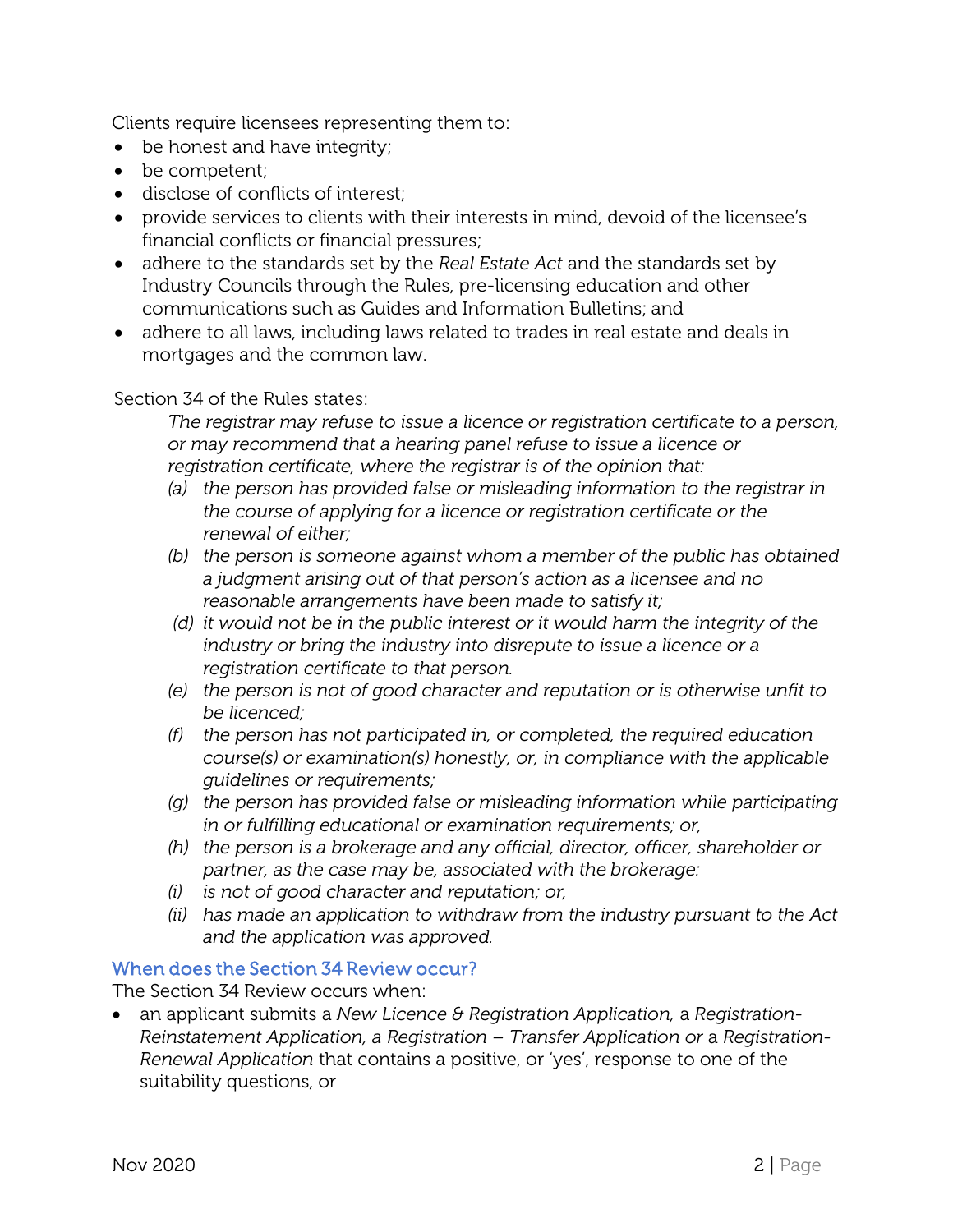• the Registrar receives information that calls a licensing applicant's good character into question.

# What information will I need to provide?

Once you and your broker complete your licensing application and pay your licensing fees through myRECA, RECA staff will send you an email listing the documents you must provide so the Registrar can complete the review. The required documents may include:

- a sworn statement, sworn by way of affidavit by a commissioner of oaths or notary public about the circumstances that led to the events that relate to the issue(s) or event(s)
- police reports
- court documents
- transcripts
- criminal record checks
- bankruptcy documents
- discipline documents
- discipline outcomes
- statements of claim
- statements of defense
- judgments
- lifetime ban/suspension/ cancellation/revocation documents
- sworn statements
- reference letters
- information related to rehabilitation

The Registrar may require you to provide additional information at any time throughout the review process.

### How long does a Section 34 Review take?

Every review is unique and the length of time it takes to complete a review varies. You can avoid unnecessary delays by providing the necessary documentation and information to the Registrar in a timely manner. The Registrar will tell you if factors exist that could significantly delay the review process.

### What factors does the Registrar consider when evaluating good character?

First, the Registrar will consider how the circumstances are indicative of your respect for the rule of law, honesty, governability, financial responsibility and professionalism. Then, the Registrar will consider the circumstances of the events, your actions since the events, and your insight into the events, including:

- how your past conduct is indicative of your current character
- whether you have taken responsibility for the misconduct